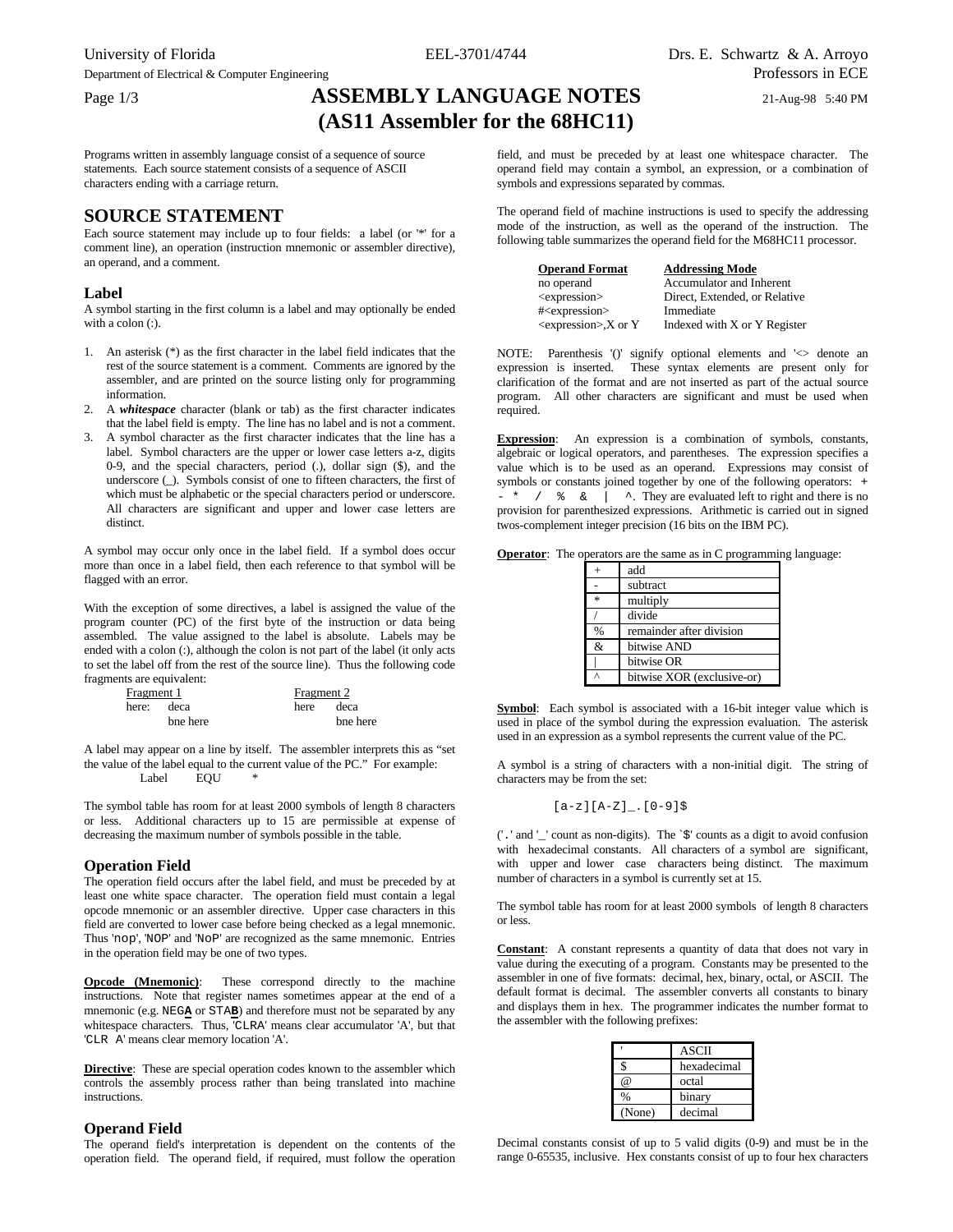# Page 2/3 **ASSEMBLY LANGUAGE NOTES** 21-Aug-98 5:40 PM **(AS11 Assembler for the 68HC11)**

(0-9 and A-F), are preceded by a \$ and must be in the range \$0000 to **\$FFFF.** Binary constants consist of up to 16 ones and zeros preceded by a %. Octal constants consist of up to six valid numeric digits (0-7), are preceded by an @, and must be in the range @0 to @177777. A single ASCII character can be used as a constant in expressions. ASCII constants are preceded by a single quote ('). Any character, including the single quote, can be used as a character constant. If too many ASCII characters are given, the assembler assembles the first character and ignores the remainder.

| Type         | Valid        | Invalid                | Reason Invalid    |
|--------------|--------------|------------------------|-------------------|
| Decimal.     | 12           | 123456                 | $>$ 5 digits      |
|              | 12345        | 12.3                   | invalid character |
| Hex          | \$12         | <b>ABCD</b>            | no preceding \$   |
|              | <b>SABCD</b> | \$G <sub>2</sub> A     | invalid character |
|              | \$001F       | \$2F018                | $>$ 4 characters  |
| Binary       | %00101       | 1010101                | missing %         |
|              | %1           | %10011000<br>101010111 | $> 16$ digits     |
|              | %10100       | %210101                | invalid character |
| Octal        | @17634       | @2317234               | $> 6$ digits      |
|              | @377         | @277272                | out of range      |
|              | @177600      | @23914                 | invalid character |
| <b>ASCII</b> | 1sk          | 'VALID                 | too long          |

### **Comment Field**

The last field of an assembler source statement is the comment field. This field is optional and is only printed on the source listing for documentation purposes. The comment field is separated from the operand field (or from the operation field if no operation is required) by at least one whitespace character.

A comment is any text following the operands for a given mnemonic up to the end of a line. A comment may also be either a line beginning with '\*' or an empty line. Comments are ignored by the assembler, and are printed on the source listing only for programming information.

### **Continuations**

If a line ends with a backslash (\) then the next line is fetched and added to the end of the first line. This continues until a line is seen which doesn't end in \ or until MAXBUF characters have been collected (MAXBUF  $\geq$  256).

### **AS11 ASSEMBLER**

The assembler output includes an optional listing of the source program and an object file which is in the Motorola S-Record Format (filename.s19). The assembler will normally suppress the printing of the source listing, but this condition and others can be overridden via options supplied on the command line or within the source program via pseudo opcodes (OPT). Each line of the listing contains a reference line number, the address and bytes assembled, and the original source input line.

The assembler for the M68HC11 is named as11.exe. Command line arguments specify the filenames to assemble.

### **Assembler Invocation**

To run the assembler enter the following command line:

as11 file1 [file2] ... [- option1 option2 ...]

where file1, file2, etc. are the names of the source file(s) you want to assemble. The source filenames may have extensions but the assembler does not check for any particular extension (however, do not use the .S19 extension since that is the extension of the object file created by the assembler. Its creation would overwrite the source file when it is written to the disk).

The assembler accept options from the command line to be included in the assembly. These options are the following:

|     | enable output listing.            |
|-----|-----------------------------------|
| nol | disable output listing (default). |
| cre | generate cross reference table.   |
| S   | generate a symbol table.          |
| c   | enable cycle count.               |
| noc | disable cycle count.              |

If this method of passing commands to the assembler is used rather than the OPT pseudo opcode , a space should separate the minus sign from the last file name and the first option. For example:

as11 EX\_FILE -l cre

This command assembles file EX\_FILE with an output listing and a cross reference table.

The object file created is written to disk and given the name filename.S19 where filename is the name of the first source file specified on the command line. Any errors and the optional listing (if specified) are written to the standard output (normally displayed on the screen). The listing and/or error messages may be saved to a file for later examination or printing by appending an i/o redirection ('>') command to the command line.

If multiple files are assembled, the 'S1' file will be placed under the first file's name (file1.S19).

#### The example command line

as11 myfile

runs the M68HC11 assembler on the source file myfile. The object file would be written to myfile.s19 and any errors would appear on the screen. The example command line

```
as11 test1.asm test2.s -l
```
runs the HC11 assembler on the source files test1.asm and 'test2.s'. The object file would be written to test1.s19 and any errors and the assembly listing would appear on the screen. The example command line

as11 test1.asm test2.s -l cre s>test.lst runs the HC11 assembler on the source files test1.asm and test2.s. The object file would be written to test.s19. A listing would be created followed by a cross-reference and symbol table which would all be written to the file test.lst.

The listing file contains the address and bytes assembled for each line of input followed by the original input line (unchanged, but moved over to the right some). If an input line causes more than 6 bytes to be output (e.g. a long FCC directive), additional bytes (up to 64) are listed on succeeding lines with no address preceding them.

Equates cause the value of the expression to replace the address field in the listing. Equates that have forward references cause Phasing Errors in Pass 2.

#### **Error Messages**

or

Error diagnostics are placed in the listing file just before the line containing the error. Format of the error line is:

Line\_number: Description of error

Line\_number: Warning --- Description of error

Errors of the first type in pass one cause cancellation of pass two. Warnings do not cause cancellation of pass two but should cause you to wonder where they came from. Error messages are meant to be self-explanatory.

If more than one file is being assembled, the file name precedes the error:

File\_name,Line\_number: Description of error

Finally, some errors are classed as fatal and cause an immediate termination of the assembly. Generally, these errors occur when a temporary file cannot be created or is lost during the assembly. Consult your local guru if this happens.